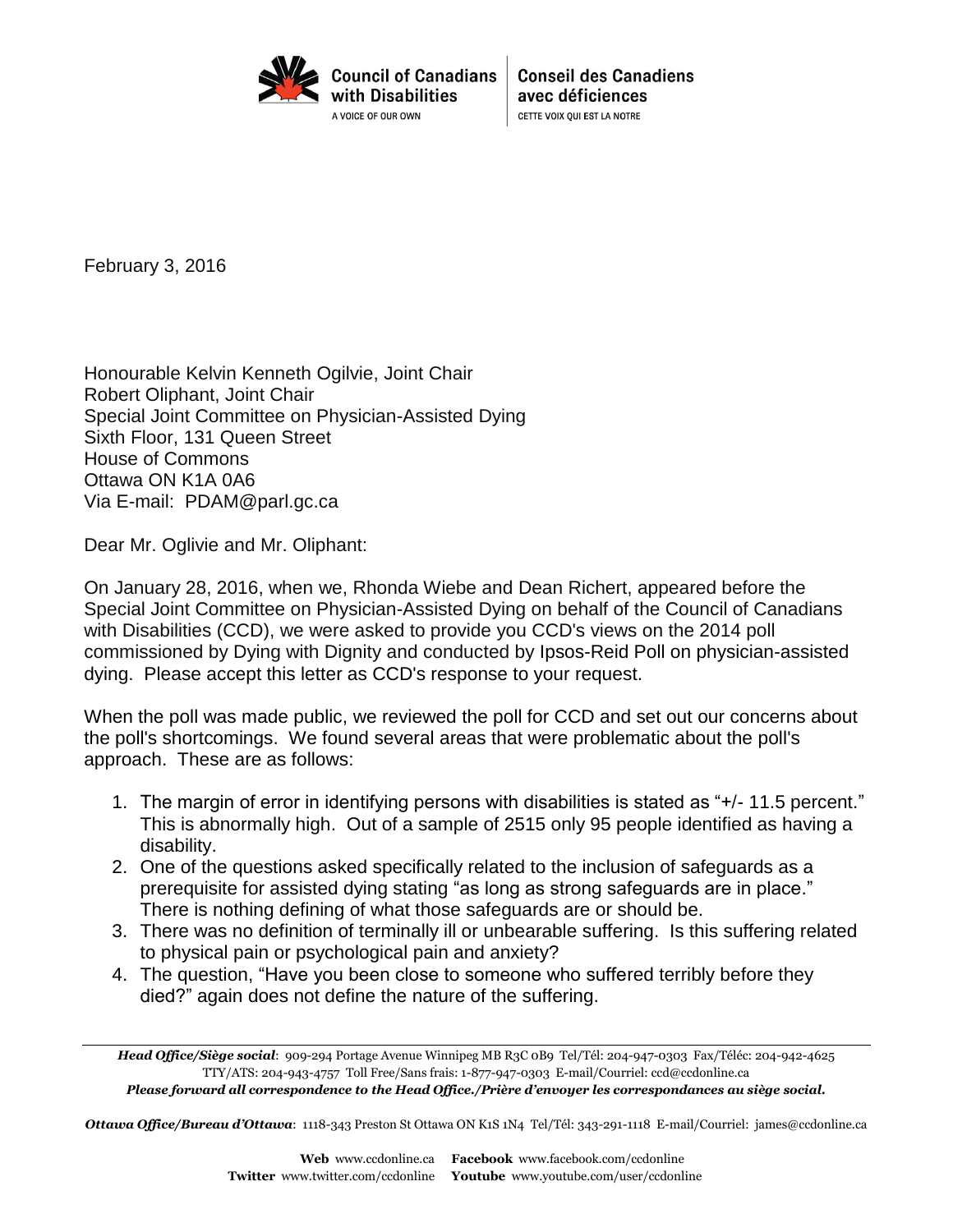- 5. The question, "Do you think most Canadians support or oppose legalizing assisted dying for the terminally ill?" simply gives perception of others' opinion.
- 6. The palliative care question includes the perception that palliative care "**cannot always** relieve patients of unbearable pain and suffering." Again, there is nothing to indicate the positive aspects of good palliative care or how seldom pain cannot be relieved.
- 7. In the "scenarios in which a patient should have the right to choose assisted dying" there is a description of a "permanent and severe physical disability that significantly impacts quality of life and the ability to carry out basic activities of daily living." This goes far beyond those with "terminal illness" and people with quadriplegia.
- 8. The question, "To what extent do you agree or disagree with the following statements? People should be able to decide for themselves when and how to die if they are terminally ill and their quality of life becomes intolerable." Is this question only to apply to people who are terminally ill or does the "and" mean to include those who find their "quality of life intolerable"?

The questions in this poll are not clear and the number of people with disabilities is inadequate to draw the conclusions Dying with Dignity draw about assisted suicide.

It is clear that the questions found in the survey are often not carefully crafted nor neutral in a way that would enable the researches any clear inference upon which to conclude that a majority of Canadians would support permitting legalized voluntary euthanasia or physician assisted suicide. Surveys/polls can skew the real concerns over this issue.

When the 2014 Ipsos Reid poll was made public CCD, along with the Canadian Association for Community Living (CACL), issued a press release, in which we shared with Canadians our concerns about the poll commissioned by Dying with Dignity. The media release is attached.

Sincerely, Sincerely, Sincerely, Sincerely, Sincerely, Sincerely, Sincerely, Sincerely, Sincerely, Sincerely, Sincerely,  $\sim$ 

April D Auchen

Dean Richert **Rhonda Wiebe** Co-chair Co-chair CCD Ending of Life Ethics Committee **CCD** Ending of Life Ethics Committee

Attachment

April D Auchen

For/ For/